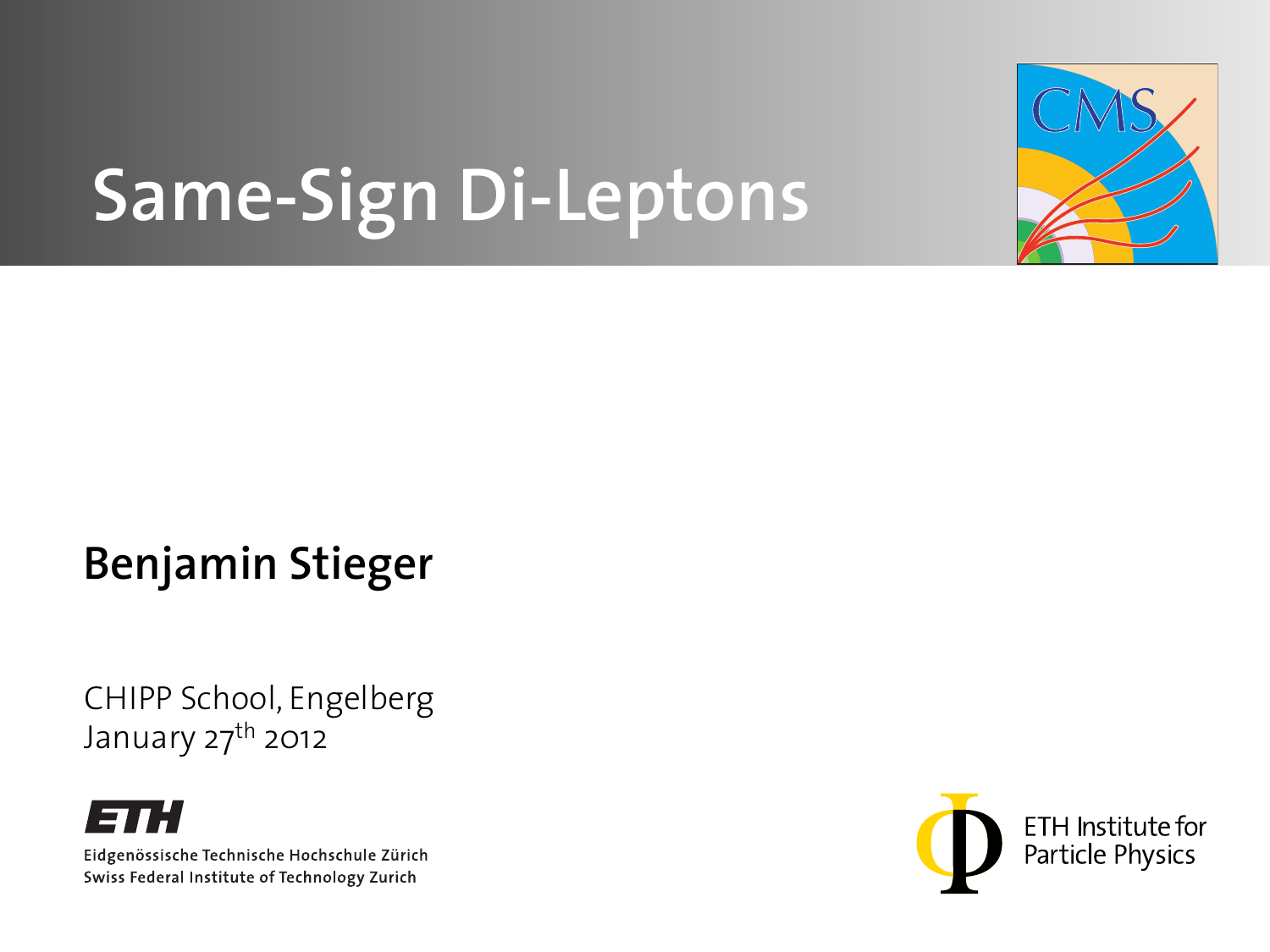Eidgenössische Technische Hochschule Zürich Swiss Federal Institute of Technology Zurich

#### CHIPP School, Jan 27th 2012

### 2

- ‣ Search for new physics in events with **same-sign isolated di-leptons**, jets and missing transverse momentum
	- ‣ Extremely **low SM backgrounds** expected
		- **Three broad categories**:

**Introduction**

- 'Fake' leptons from **hadronic activity**
- **Charge misidentification** (only relevant for electrons)
- Direct SM **same-sign production**  $(WZ, ttbarW, W^{\pm}W^{\pm}, ...)$
- ‣ Naturally larger production in **many new physics scenarios** including but not limited to SUSY
- ▶ Focus here on fake lepton **background estimation**





ETH Institute for

article Physics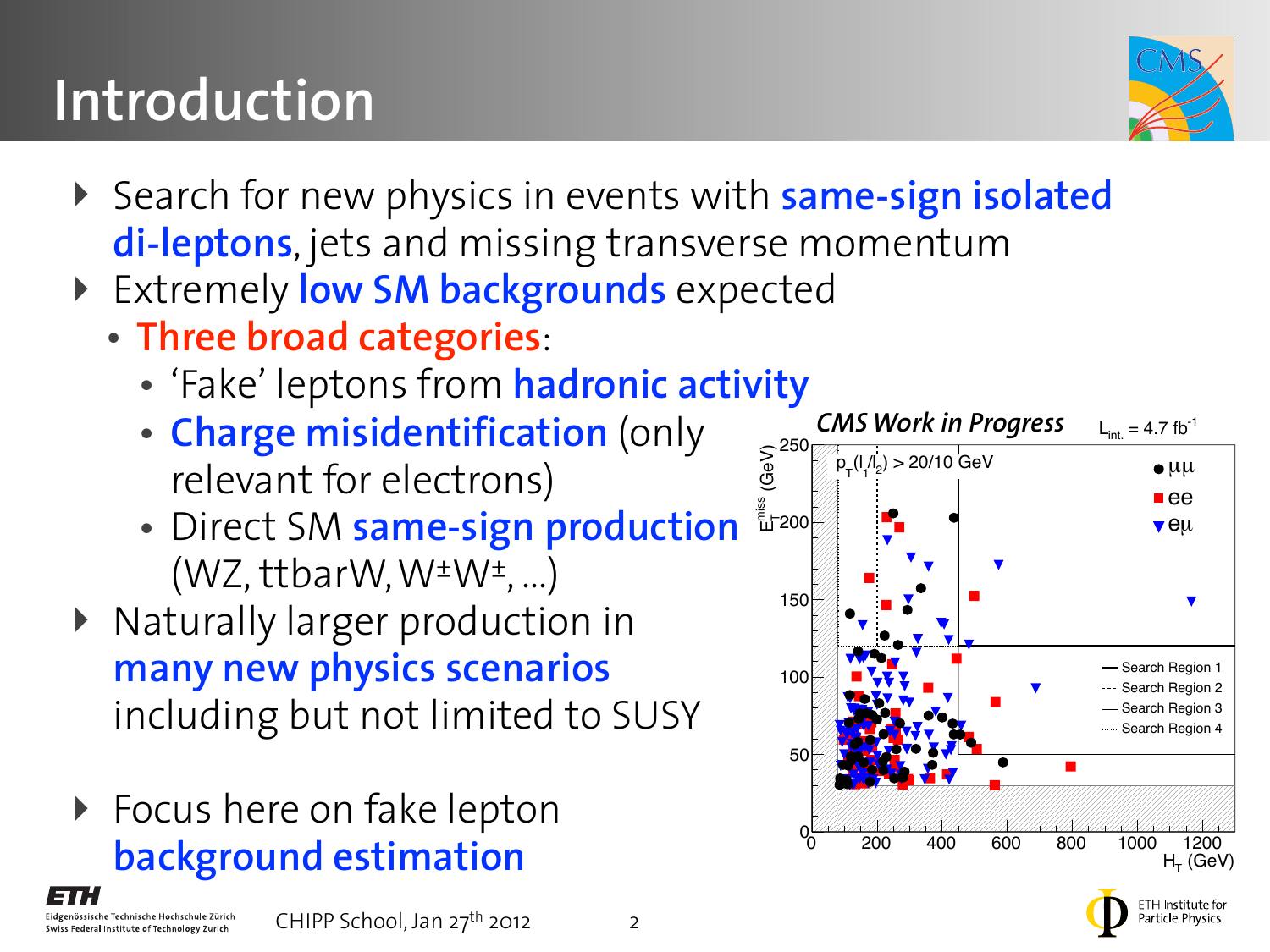## **Non-Prompt Lepton Backgrounds**

- ‣ **Dominant background** in most regions
	- Source is mainly **heavy-flavor decays** in ttbar and W+jets
- ‣ Don't want to rely on simulation for delicate modeling or production processes:
	- Use fully **data-driven methods** for estimation
- ‣ Method is based on a **loose to tight extrapolation**
	- Measure tight-loose ratio in **signal suppressed control region**
	- Apply to **sidebands of signal region**
- ‣ Covers backgrounds from **non-isolated leptons**





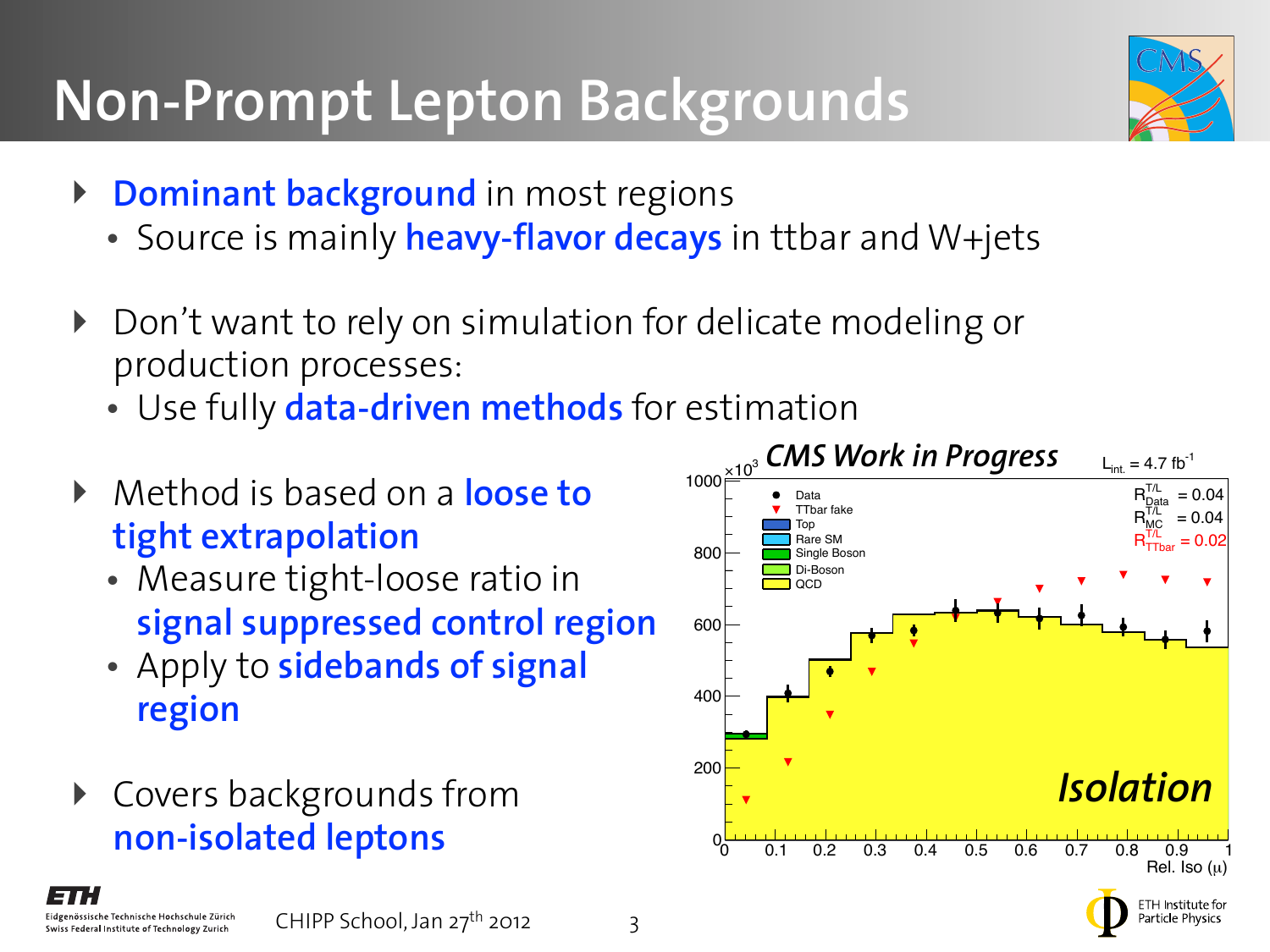#### **Fake Ratios Method** *Ntl* = 2*p*(1 *p*)*Npp* + [*f*(1 *p*) + *p*(1 *f*)] *Npf* + 2*f*(1 *f*)*Nf f Ntt* = *p*2*Npp* + *pfNpf* + *f* <sup>2</sup>*Nf f* (3)



- **▶ Cut efficiencies** *f* and **p** for fake and prompt leptons describe probability of loose leptons to pass tight cuts
- ‣ **Matrix equation** describing the admixture of events with **fake**/**prompt** and **loose**/**tight** leptons propushing of 10000 reptons to puss tight cats<br>A **Matrix aquation** deceribing the admixture of exerts with  $\blacktriangleright$  **Matrix equation** describing the admixture of events with  $\blacktriangleright$ *Npp* =  $\sqrt{2}$ ⇥ (1 *f*) <sup>2</sup>*Ntt <sup>f</sup>*(1 *<sup>f</sup>*)*Ntl* <sup>+</sup> *<sup>f</sup>* <sup>2</sup>*Nll*⇤ (4)
- ▶ Can solve for *unknown number of events* with fake leptons as functions of **measured tight/loose yields** and f and p ratios: of events with two faces with two faces with the set of the set of the set of the set of the set of the set of <br>Events with the set of the set of the set of the set of the set of the set of the set of the set of the set of

$$
N_{pf} = \frac{pf}{(p-f)^2} \left[ -2fpN_{ll} + \left[ f(1-p) + p(1-f) \right] N_{tl} - 2(1-p)(1-f)N_{tt} \right]
$$
  

$$
N_{ff} = \frac{f^2}{(p-f)^2} \left[ p^2 N_{ll} - p(1-p)N_{tl} + (1-p)^2 N_{tt} \right]
$$

‣ Crucial assumption is that signal suppression cuts in control regions Crucial assumption is that sighal suppression cuts in co<br>don't change the shape of the extrapolation variable(s)  $\frac{1}{2}$   $\frac{1}{2}$   $\frac{1}{2}$   $\frac{1}{2}$   $\frac{1}{2}$   $\frac{1}{2}$   $\frac{1}{2}$   $\frac{1}{2}$   $\frac{1}{2}$   $\frac{1}{2}$   $\frac{1}{2}$   $\frac{1}{2}$   $\frac{1}{2}$   $\frac{1}{2}$   $\frac{1}{2}$   $\frac{1}{2}$   $\frac{1}{2}$   $\frac{1}{2}$   $\frac{1}{2}$   $\frac{1}{2}$   $\frac{1}{2}$   $\frac{1}{2}$  of the extrapolation variable(s)

CHIPP School, Jan 27th 2012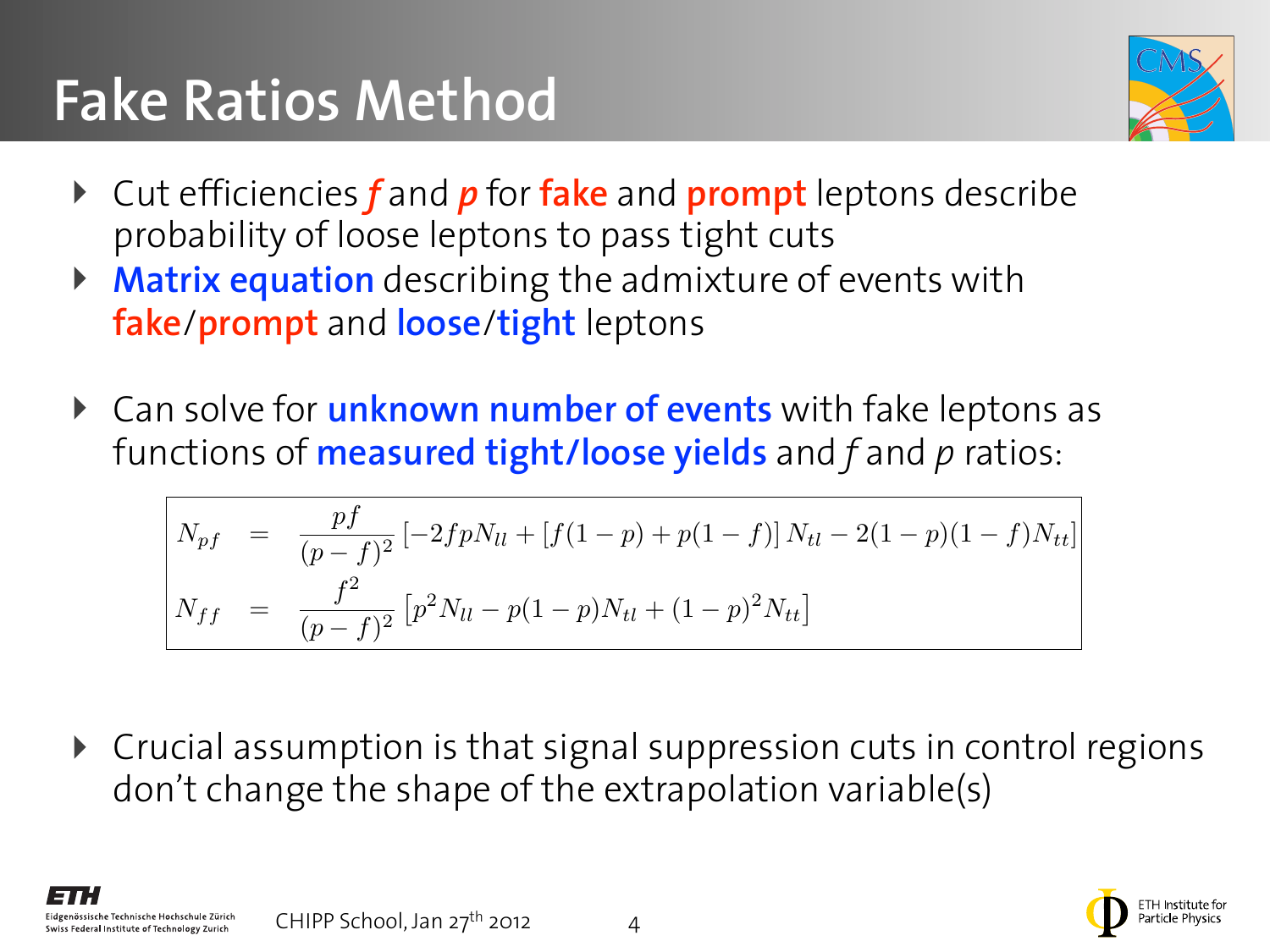### ratios on various event quantities to assess

‣ Study

**Study of Ratios**

### **systematic uncertainties**

‣ Ratios are applied **differentially** in lepton momentum







ETH Institute for

Particle Physics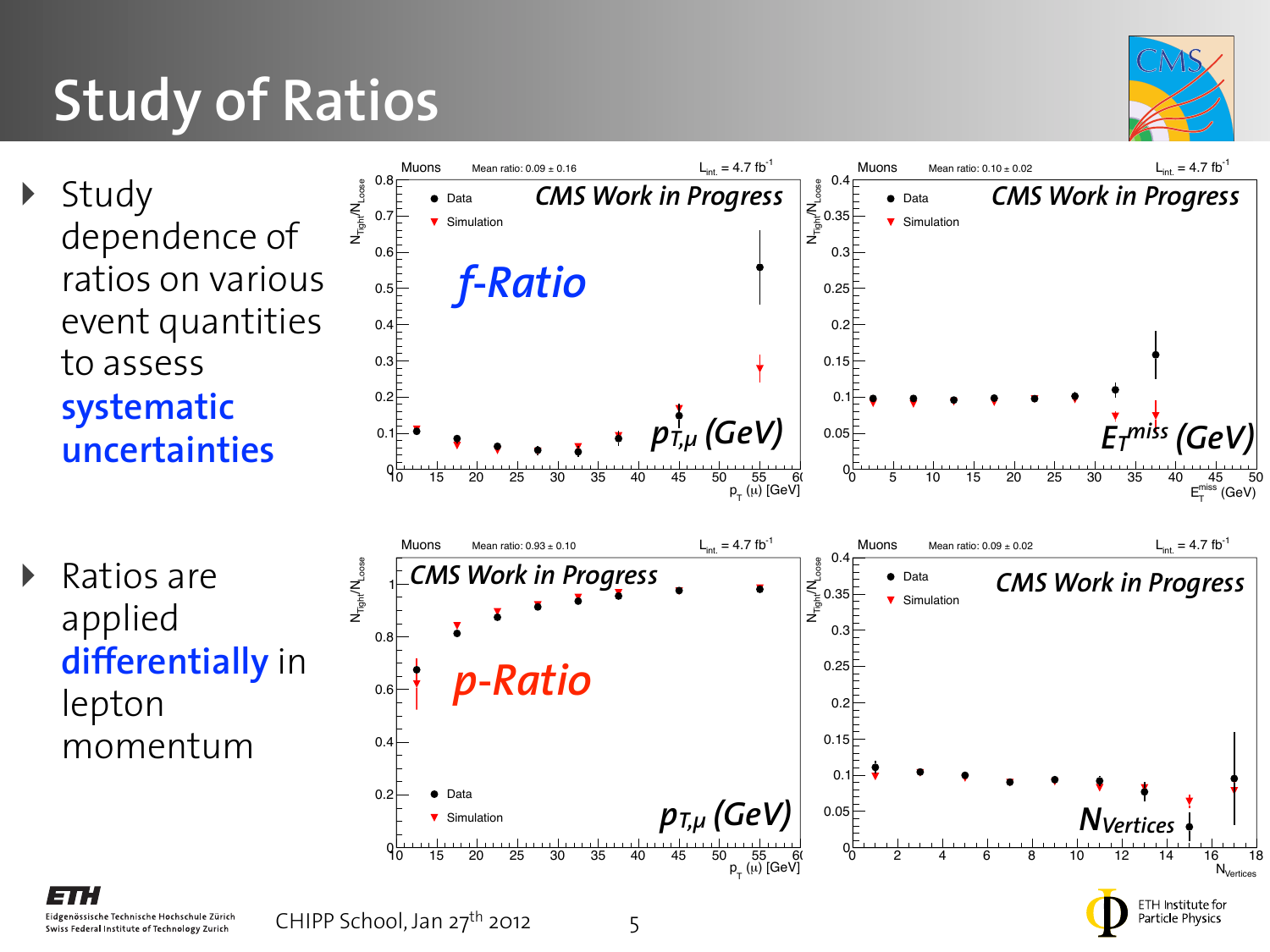## **Results**



- ‣ Observations are **consistent with predictions** within uncertainties
- **Extend exclusion limits** on common models
- ‣ Provide information for theorists to calculate their own limits with our results